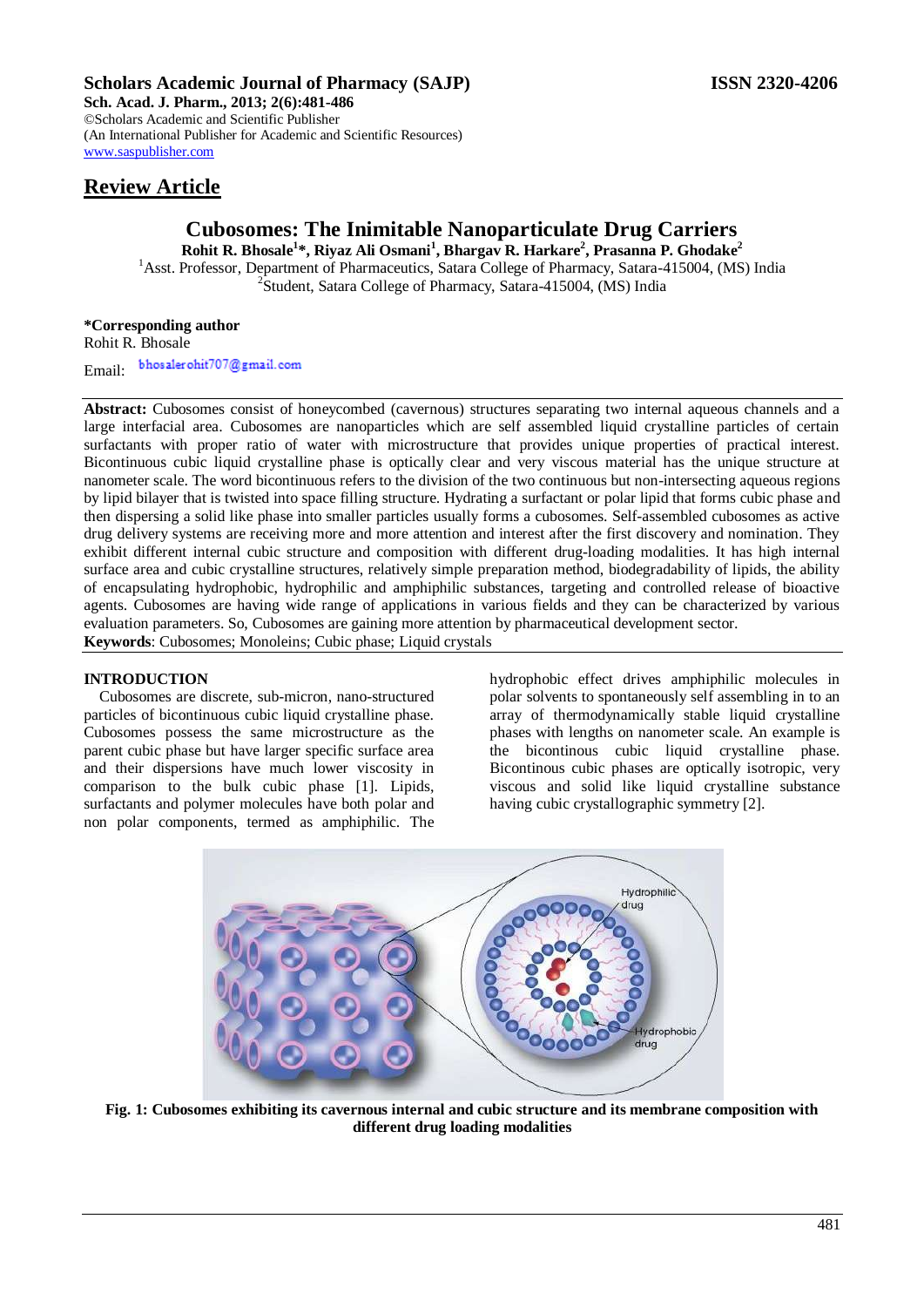Cubosomes are nanoparticles, more accurately nanostructure particles of a liquid crystalline phase with cubic crystallographic symmetry formed by the self assembly of amphiphilic or surfactant like molecules [3]. However, the cubic phases possess a very high solid like viscosity, which is a unique property because of their intriguing bicontinuous structures which enclose two distinct regions of water separated by a controlled bilayer of surfactant [4]. As a result, the cubic phases can be fractured and dispersed to form particulate dispersions that are colloidally and/or thermodynamically stable for longer time [3]. Cubosomes have a great potential in drug nanoformulations.

**Advantages of Cubosomes [5, 6]**

- High drug payloads due to high internal surface area and cubic crystalline structures.
- Relatively simple method of preparation.
- Biodegradability of lipids.
- Capability of encapsulating hydrophilic, hydrophobic and amphiphilic substances.
- Targeted release and controlled release of bioactive agents.

While most liquid crystalline systems transform into micelles at higher levels of dilution, cubosomes remain stable almost at any dilution level because of the relative insolubility of cubic phase forming lipid in water. So, cubosomes can easily be incorporated into product formulations. Cubosomes are typically produced by high energy dispersion of bulk cubic phase [7], followed by colloidal stabilization using polymeric surfactants [9]. After formation, the dispersion is formulated into a product and is then applied to a substrate, usually skin or mucosal surface. After that materials are either absorbed or released via diffusion [1].

#### **HISTORY**

Despite the early recognization (in 1980) large scale manufacture of cubosomes was difficult due to their complex phase behavior and viscous properties. The cubic phases are unique as possess very high solid like viscosities because of their intriguing bicontinuous structures [10]. Cubic phases can be fractured and dispersed to form particulate dispersions which are colloidally and/or thermodynamically stable for longer period of time. Certain surfactants spontaneously form cubic phases when mixed with water above a certain concentration. Determination of their 'honeycomb' structure was carried out by Luzzati and Husson [11], Luzzati *et al.* [12] , Larsson [13] and Hyde et al. [14] between 1960 and 1985.

The term 'Cubosomes' were coined by Larsson, that reflects the cubic molecular crystallography and similarity to liposomes [15].

Effort to develop scalable processes to produce cubosomes in large scale is under development. A few anticancer drugs have been successfully encapsulated in cubosomes and characterized [15].

#### **MECHANISMS OF DRUG TRANSPORT**

Drug transportation across the biological membrane is dependent on the nature of the activity and composition of the carrier, the anatomy and physiology of the skin. Small ions are transported through the hair follicles, pores of skin membranes, the tight junctions without much complex mechanism. Mechanisms involved in skin membrane transport generally involve in intra (*trans*) and inter (*para*) cellular transports. By manipulating carriers, drugs can be incorporated either in the core or as an integral part of the vesicles [15].

Paracellular diffusion is the movement of drug across a membrane by going between, rather than through, two cells. By definition, this process is solely passive and is dependent upon pore size, as well as the size and shape of the xenobiotic. Transcellular diffusion is the movement of a drug across the cell. When intestinal absorption occurs by transcellular diffusion, the drug is exposed to the enzymes within the cell, as well as any efflux pumps that are present on the apical region of the membrane. These may result in a reduction in the amount of drug that reaches the systemic circulation. Transcellular diffusion may be passive, facilitated, or active [16].

Transcellular movement, which involves the passage of drug through cells, is the most common route of drug transport. Some drugs, however, are too polar to pass across the lipoidal cell membrane and for them only the paracellular pathway, between the cells, is generally available [17].



**Fig. 2: Paracellular and Transcellular Transports**

#### **Structure of Cubosomes**

Cubosomes have honeycombed (cavernous) structures whose size range from 10–500 nm in diameter. They appear like dots, which are slightly spherical in structure. Each dot corresponds to the presence of pore containing aqueous cubic phase in lipid water system. It was first identified by Luzzati and Husson using X-ray scattering technique [15].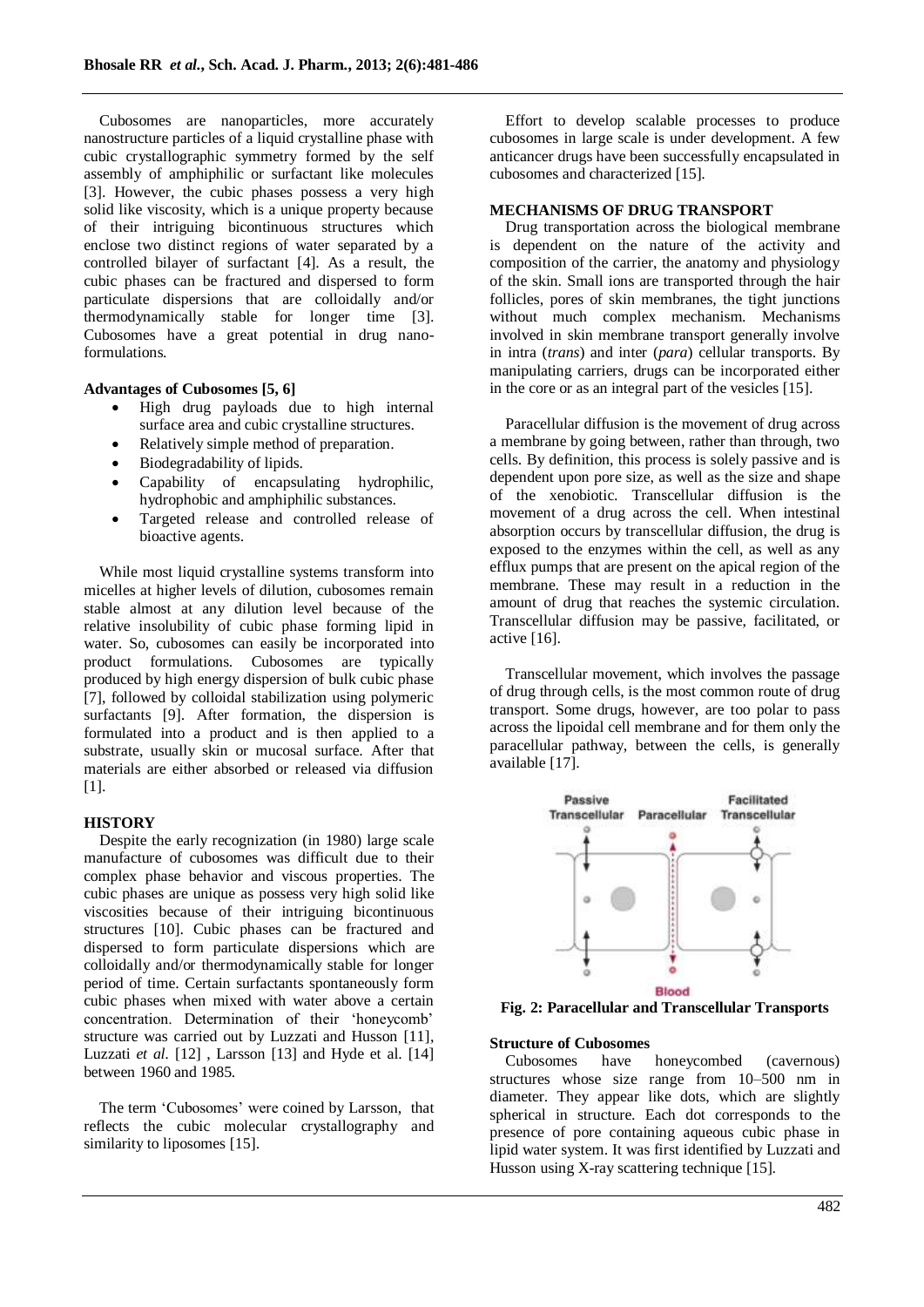#### **Liquid Cubosome Precursors**

The hydrotrope dilution process is found to produce smaller, more stable cubosomes. Particles are formed by nucleation and growth, as employed in crystallization and precipitation processes. This is achieved by dissolving the monoolein in a hydrotrope, such as ethanol, that prevents liquid crystalline formation. Subsequent dilution of this mixture spontaneously "crystallizes" or precipitates the cubosomes. quid precursor process allows for easier scale up of cubosome preparations and avoids bulk solids handling and potentially damaging high energy processes [18, 19].

#### **Powdered Cubosome Precursors**

Powdered cubosome precursors are composed of dehydrated surfactant coated with polymer. Such powders offer advantages to liquid phase hydrotropic cubosome precursors. Hydration of the precursor powders forms cubosomes

with a mean particle size of 600 nm, as confirmed by light scattering and cryo-TEM [20]. The lipids used to make cubosomes are waxy, sticky solids. Water-soluble non-cohesive starch coating onthe waxy lipid prevents agglomeration and allows control of particle size. Spray drying is an excellent process for his purpose [19]. .

# **MANUFACTURING OF CUBOSOMES**

Cubosomes can be manufactured by two distinct methods:

## **Top down Technique**

It is the most widely used procedure initially reported in 1996 by Ljusberg- Wahren [15]. Bulk cubic phase is first produced and by application of high energy such as high pressure homogenization it is processed into cubosomes nanoparticles. Bulk cubic phase resembles a clear rigid gel formed by water-swollen cross-linked polymer chains. The cubic phases differ in that they are a single thermodynamic phase and have periodic liquid crystalline structure. Cubic phases ruptures in a direction parallel to the shear direction, the energy required is proportional to the number of tubular network branches that rupture [22].

## **Bottom up Technique**

In this cubosomes are allowed to form or crystallize from precursors. The bottom-up approach first forms the nanostructure building blocks and then assembles them into the final material. It is more recently developed technique of cubosome formation, allowing cubosomes to form and crystallize from precursors on the molecular length scale.

The key factor of this technique is hydrotrope that can dissolve water insoluble lipids into liquid precursors. This is a dilution based approach that produces cubosomes with less energy input when compared to op down approach [15].

## **METHODS FOR CHARACTERIZATION AND EVALUATION OF CUBOSOMES**

#### **Photon correlation spectroscopy**

Particle size distributions of cubosomes are mainly determined by dynamic laser light scattering using Zeta sizer (Photon correlation spectroscopy). The sample diluted with a suitable solvent is adjusted to light scattering intensity of about 300 Hz and measured at 25 °C in triplicate. The data can be collected and generally shown by using average volume weight size. The zeta potential and polydispersity index can also be recorded [23, 24].

#### **Polarized light microscopy**

Polarized light microscopy can be used reveal the optically birefringent (possibly vesicular) surface coating of the cubosomes and also can distinguish between anisotropic and isotropic substances [25].

## **Gel permeation chromatography or ultra filtration techniques & UV spectrophotometer or HPLC analysis**

Entrapment efficiency and drug loading of cubosomes can be determined using gel permeation chromatography or ultra filtration techniques. In the later technique, unentrapped drug concentration is determined, which is subtracted from the total drug added. The amount of drug is analyzed by using UV spectrophotometer or HPLC analysis [23].

## **X-ray scattering**

Small angle X-ray scattering (SAXS) can be used to identify the spatial arrangements of different groups in the sample. The diffraction patterns obtained are converted to plots of intensity versus q value, which enable the identification of peak positions, and their conversion to Miller Indices. The Miller Indices could then be correlated with known values for different liquid crystalline structures and space groups to identify the dominant internal nanostructure of the sample [26, 27].

#### **Transmission electron microscopy**

Transmission electron microscopy can be used to view the shape of the cubosomes. Kim et al. described that the suspensions of cubic phase nanoparticles were<br>negatively stained with freshly prepared negatively stained with freshly phosphotungstic acid solution (2%, pH 6.8) and were transferred onto a formvar/carbon coated grid (200 mesh), air dried at room temperature. The electron microphotographs were taken on an electron microscope [28]. SEM analysis may not be performed on cubosomes or some vesicular systems since the integrity and robustness of the formulation may be lost during the procedure while exposing to electron array.

## **Pressure Ultrafiltration Method**

Drug release measurement of cubosomes can be done by pressure ultrafiltration method. It is based closely on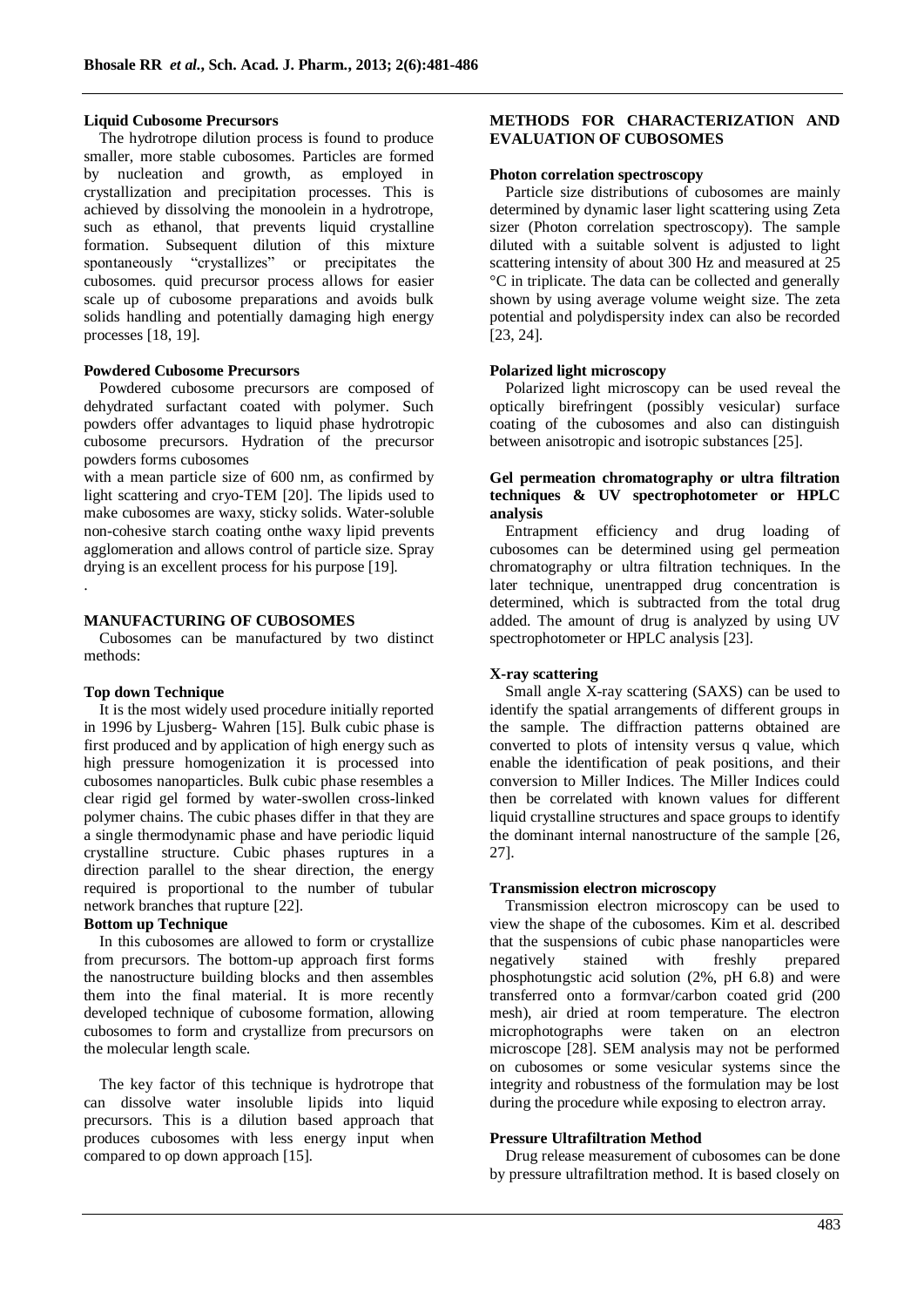that proposed by Magenheim et al. using an Amicon pressure ultrafiltration cell fitted with a Millipore membrane at ambient temperature (22±2) °C [29].

#### **Stability studies**

The physical stability can be studied by investigation of organoleptic and morphological aspects as a function of time. Particle size distribution and drug content can be assessed at different time intervals can also be used to evaluate the possible variations by time [30].

# **APPLICATIONS OF CUBOSOMES**

# **Controlled release of drugs**

Control release of solubilised substance is the most popular application of cubosomes. Cubic phase is more applicable for control release because of its small pore size (5-10nm), ability to solubilise hydrophilic, hydrophobic, amphiphilic molecules and its biodegradability by simple enzymes [31].

## **Melanoma (cancer) therapy**

Recently few anticancer drugs have been successfully encapsulated in cubosomes and characterized physicochemically. The unique structure of this promising nanocarrier suggests its application in melanoma therapy [32].

#### **Oral drug delivery**

Cubosomes address the varied challenges in oral delivery of numerous promising compounds including poor aqueous solubility, poor absorption, and large molecular size. These are both liquid and powder in capsule products comprising our self emulsifying liquid crystalline nanoparticles technology (LCNP). In an alternative application large proteins have been encapsulated for local activity in the gastrointestinal tract. Liquid crystalline nanoparticles technology carriers can be combined with controlled release and targeting functionalities. The particles are designed to form in situ in a controlled rate, which enables an effective *in vivo* distribution of the drug. Liquid crystalline nanoparticles technology carriers can also be released at different absorption sites, for example in the upper or lower intestine, which is important for the drugs that have narrow regional absorption window [33].

#### **Intravenous drug delivery systems**

Lipid nanoparticles comprising interior liquid crystal structures of curved lipid membranes are used to solubilize encapsulate and deliver medications to disease areas within the body. While emulsions and liposomes have found use as intravenous carriers in drug products, liquid crystal nanoparticle structures increased payloads of peptides, proteins and many insoluble small molecules, and are ideal carriers for injection or infusion of many actives [34].

## **Topical drug delivery systems**

Cubic phases are more bioadhesive in nature, so that they can conveniently use in topical and mucosal depositions and delivery of different drugs. Topical delivery systems are based on the exploitation of unique properties of liquid crystal (LC) and liquid crystal nanoparticle (LCNP) technologies. Topical drug delivery systems are unique in situ forming bioadhesive LC systems facilitate controlled and effective drug delivery to mucosal surfaces (buccal, ophthalmic, vaginal and others). This fascinating system forms a thin surface film at mucosal surfaces consisting of a liquid crystal matrix which nanostructure can be controlled for achieving an optimal delivery profile and provides good temporary protection of sore and sensitive skin [35].

## **Current application**

An application area under current development by L"Oreal is the use of cubosome particles as oil-in-water emulsion stabilizers and pollutant absorbents in cosmetics [19].

## **CONCLUSION**

Bicontinuous cubic liquid crystalline phases, either in bulk or cubosomes form, offer unique properties of particular interest for the various applications. The ability to form cubosomes either in use, during formulation, or during manufacture offers greatly enhanced flexibility for product development efforts. Cubosomes prepared in dispersion possess a nanometer scale structure identical to bulk cubic phase but the dispersion itself has much lower water like viscosity. Although bulk cubic phase has sufficient length scale to allow controlled release of solutes, cubosomes are too small and have a high surface area for such performance, exhibiting instead burst release. So contorted but regular structure of cubic phase is also of interest to material science researchers as a template for complex solid materials.

## **REFERENCES**

- 1. Patrick T. Spicer, Matthew L. Lynch; Bicontinuous Cubic Liquid Crystalline Phase and Cubosome Personal Care Delivery Systems. Available from http://www.nonequilibrium.com/CubicLiquidC rystallineRosen.pdf
- 2. Madhurilatha Thadanki, Paruchuri Srivalli Kumari and K. Suria Prabha; Overview of Cubosomes: A Nano Particle. International Journal of Research in Pharmacy and Chemistry, 2011; 1(3): 535-541.
- 3. Spicer P; Cubosome Processing Industrial Nanoparticle Technology Development. Chemical Engineering Research and Design, 2005; 83(A11): 1283–1286.
- 4. Scriven LE; Equilibrium bicontinuous structure. Nature, 1976; 263: 123–125.
- 5. Rizwan SB, Dong YD, Boyd BJ, Rades T, Hook S; Characterisation of bicontinuous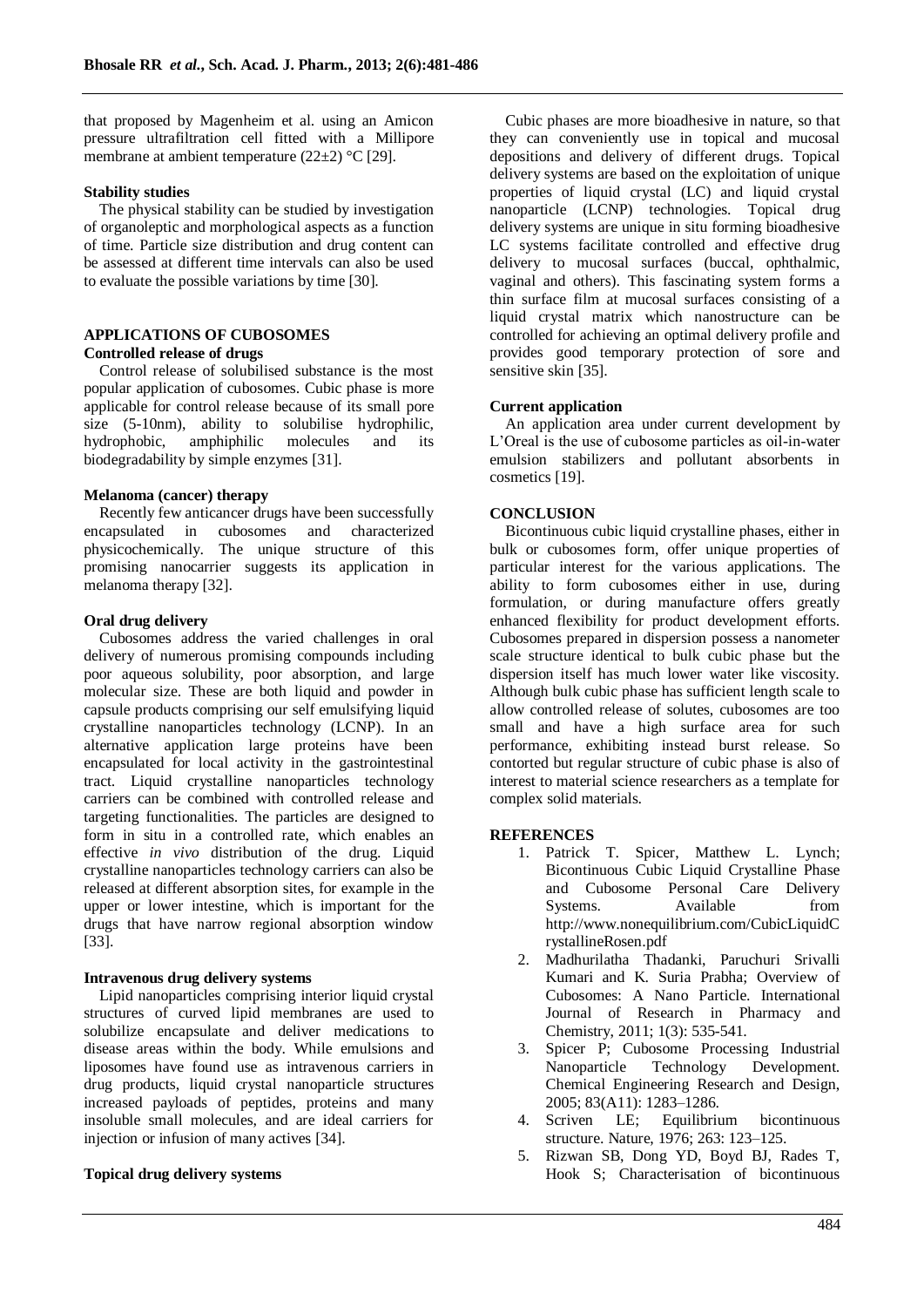cubic liquid crystalline systems of phytantriol and water using cryo field emission scanning electron microscopy (cryo FESEM) Micron, 2007; 38: 478–485.

- 6. Bei D, Meng J, Youan BC; Engineering nanomedicines for improved melanoma therapy: progress and promises. Nanomedicine (London, England), 2010; 5(9):1385-1399.
- 7. Gustafsson J, Ljusberg Wahren H, Almgren M, Larsson K; Cubic lipid−water phase dispersed into submicron particles. Langmuir, 1996; 12: 4611–4613.
- 8. Gustafsson J, Ljusberg Wahren H, Almgren M, Larsson K; Submicron particles of reversed lipid phases in water stabilized by a nonionic amphiphilic polymer. Langmuir. 1997; 13: 6964-6971.
- 9. Landh T; Phase behavior in the system pine needle oil monoglycerides-Poloxamer 407- Water at 20. J Phys Chem., 1994; 98: 8453- 8467.
- 10. Scriven LE; Equilibrium bicontinuous structure. Nature, 1976; 263: 123 – 125.
- 11. Luzzati V, Husson F; The structure of the liquid-crystalline phases of lipidwater systems. J Cell Biol., 1962; 12: 207–219.
- 12. Luzzati V, Tardieu A, Gulik-Krzywicki T, Rivas E, Reiss-Husson F; Structure of the cubic phases of lipid-water systems. Nature. 1968; 485-488.
- 13. Larsson K; Two cubic phases in monoolein– water system. Nature, 1983; 04: 664 – 665.
- 14. Hyde ST, Andersson S, Ericsson B, Larsson K; A cubic structure consisting of a lipid bilayer forming an infinite periodic minimal surface of the gyroid type in the glycerol monooleate water system. Z Kristallogr., 1984; 168: 213– 219.
- 15. Vinod KR, Sravya K, Sandhya S, Banji D, Anbazhagan S, Prameela Rani A; Tailoring active compounds across biological membranes by cubosomal technology: an updated review. Journal of Chinese Pharmaceutical Sciences, 2013; 22 (4): 303- 311.
- 16. Passage of Xenobiotics Across Biological Membranes; Pharmacokinetics and Biopharmaceutics (46:138), Lecture Tutorial. Available from from http://www.uiowa.edu/~c046138/tut-mem.htm
- 17. Rowland M, Tozer TN; Membranes and Distribution. In Clinical Pharmacokinetics and Pharmacodynamics: Concepts and Applications.  $4<sup>th</sup>$  edition, Lippincott Williams & Wilkins, 2010.
- 18. Spicer PT, Hayden KL, Lynch ML, Ofori-Boateng A, Burns JL; Novel Process for Producing Cubic Liquid Crystalline Nanoparticles (Cubosomes). Langmuir, 2001; 17: 5748-5756.
- 19. Spicer PT, Small WB, Lynch ML, Burns JL; Dry Powder Precursors of 'Soft' Cubic Liquid Crystalline Nanoparticles (Cubosomes). Journal of Nanoparticle Research, 2002a; 4: 297-311.
- 20. Spicer PT, Small WB, Spicer PT, Lynch ML; Bicontinuous Cubic Liquid Crystalline Phase and Cubosome Personal Care Delivery Systems. Available from http://www.nonequilibrium.com/CubicLiquidC rystalline Rosen.pdf
- 21. Spicer PT, Lynch ML; Cubic Liquid Crystalline Compositions and Methods for their Preparation. USA Patent App., Procter & Gamble Co., 2002b.
- 22. Urvi S, Dhiren D, Bhavin P, Patel U, Shah R; Overview Of Cubosomes: A Nano Particle. International Journal of Pharmacy and Integrated Life Sciences, 2013; 1(5): 36-47.
- 23. Wu H, Li J, Zhang Q, Yan X, Guo L, Gao X *et al.*; A novel small Odorranalectin-bearing cubosomes: Preparation, brain delivery and pharmacodynamic study on amyloid-25-35- βtreated rats following intranasal administration. Eur J Pharm Biopharm., 2012; (80): 368-378.
- 24. Siekmann B, Bunjes H, Koch MHJ, Westesen K; Preparation and structural investigations of colloidal dispersions prepared from cubic monoglyceride-water phases. Int J Pharm., 2002; 244: 33–43.
- 25. Pitzalis P, Monduzzi M, Krog N, Larsson H, Ljusberg-Wahren H, Nylander T; Characterization of the liquid-crystalline phases in the glycerol monooleate/diglycerol mono- oleate/water system, Langmuir, 2000; 16, 6358-6365.
- 26. Salentinig S, Yaghmur A, Guillot S, Glatter O; Preparation of highly con-centrated nanostructured dispersions of controlled size. J Colloid Interface Sci., 2008; 326: 211–220.
- 27. Rizwan SB, Dong Y, Boyd BJ, Hook S, Rades T; Characterisation of bicontinuous cubic liquid crystalline systems of phytantriol and water using cryo field emission scanning electron microscopy (cryo FESEM). Micron, 2007; 38(5): 478-485.
- 28. Kwon TK, Kim JC; In vitro skin permeation of monoolein nanoparticles containing hydroxypropyl beta-cyclodextrin/minoxidil complex. Int J Pharm., 2010; 392: 268-273.
- 29. Boyd BJ; Characterisation of drug release from cubosomes using the pressure ultrafiltration method. Int J Pharm., 2003; 260: 239-247,
- 30. Esposito E, Cortesi R, Drechsler M, Paccamiccio L, Mariani P, Contado C; Cubosome dispersions as delivery for percutaneous administration of indomehacin. Pharm Res., 2005; 22: 2163-2173.